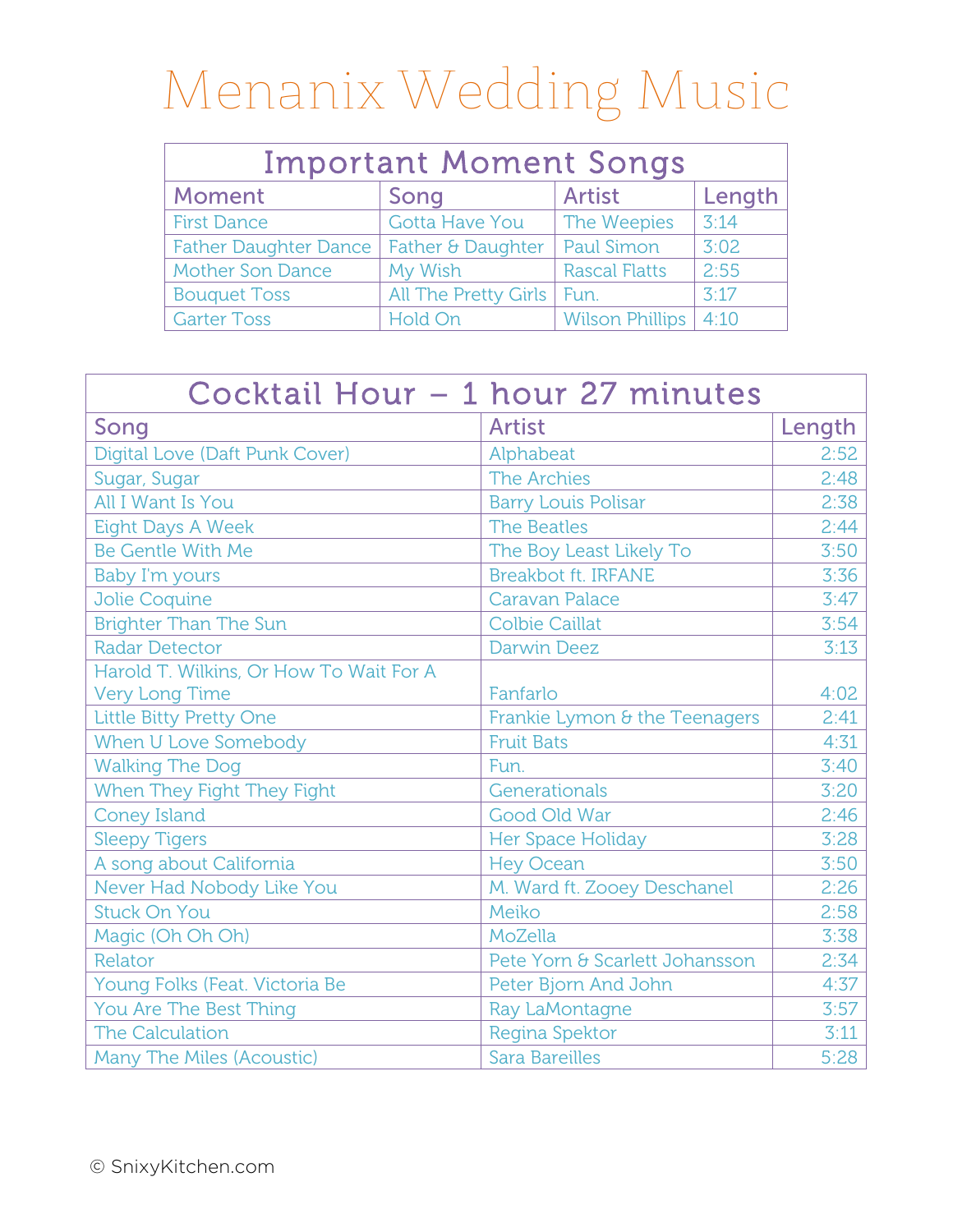| Dinner - 1 hour 32 minutes             |                             |        |  |  |
|----------------------------------------|-----------------------------|--------|--|--|
| Song                                   | <b>Artist</b>               | Length |  |  |
| You Always Make Me Smile               | <b>Kyle Andrews</b>         | 2:44   |  |  |
| <b>Little Bit</b>                      | Lykke Li                    | 4:34   |  |  |
| <b>Butterfly Nets</b>                  | <b>Bishop Allen</b>         | 2:59   |  |  |
| Mushaboom                              | Feist                       | 3:47   |  |  |
| Love Lost                              | The Temper Trap             | 3:36   |  |  |
| The Show                               | Lenka                       | 3:49   |  |  |
| At Last                                | The Dø                      | 4:10   |  |  |
| Unhidden Track: Quarter Past Wonderful | Oren Lavie                  | 2:13   |  |  |
| Everybody                              | <b>Ingrid Michaelson</b>    | 3:31   |  |  |
| I'd Rather Be With You                 | Joshua Radin                | 2:49   |  |  |
| <b>The Girl</b>                        | <b>City And Colour</b>      | 3:41   |  |  |
| Sea of Love                            | <b>Cat Power</b>            | 2:20   |  |  |
| <b>Take My Heart</b>                   | Soko                        | 3:00   |  |  |
| <b>After All</b>                       | Sondre Lerche               | 3:06   |  |  |
| <b>Nothing But Our Love</b>            | Dale Earnhardt Jr. Jr.      | 4:06   |  |  |
| Here Comes The Sun                     | <b>The Beatles</b>          | 3:06   |  |  |
| It'll Be Better                        | Francis and the Lights      | 2:51   |  |  |
| California Girls                       | The Beach Boys              | 2:40   |  |  |
| Falling In Love At a Coffee Shop       | <b>Landon Pigg</b>          | 3:46   |  |  |
| Lucky                                  | Jason Mraz & Colbie Caillat | 3:10   |  |  |
| Hold You In My Arms                    | Ray LaMontagne              | 5:06   |  |  |
| Valentine                              | <b>Kina Grannis</b>         | 2:32   |  |  |
| If You Fall                            | <b>Azure Ray</b>            | 3:04   |  |  |
| Easy To Love                           | Ivan & Alyosha              | 3:32   |  |  |
| <b>Walking Far From Home</b>           | Iron & Wine                 | 4:46   |  |  |
| Why Do You Let Me Stay Here?           | She and Him                 | 2:31   |  |  |
| Lucky                                  | <b>Kat Edmondson</b>        | 2:56   |  |  |
| Lucky                                  | Lana Shea                   | 4:27   |  |  |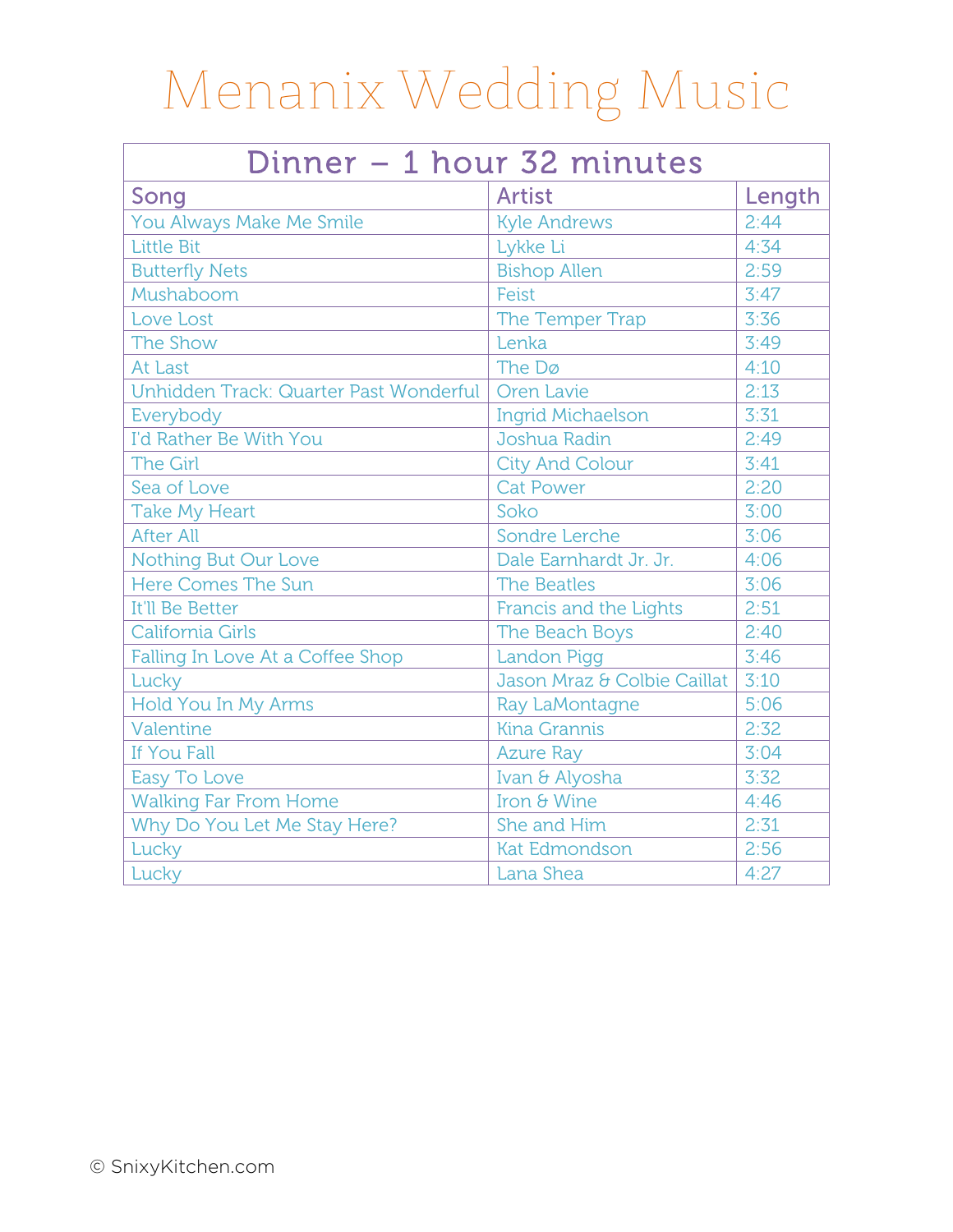| Dance Playlist - 3 hours 17 minutes   |                                      |                   |  |
|---------------------------------------|--------------------------------------|-------------------|--|
| Song                                  | <b>Artist</b>                        | <b>Cut Length</b> |  |
| Marry You                             | <b>Bruno Mars</b>                    | 3:31              |  |
| I Got A Feeling                       | <b>Black Eyed Peas</b>               | 3:18              |  |
|                                       | Michael Franti & Spearhead ft.       |                   |  |
| Say Hey (I Love You)                  | <b>Cherine Anderson</b>              | 2:24              |  |
| <b>Tutti Frutti</b>                   | <b>Little Richard</b>                | 2:22              |  |
| <b>I Want You Back</b>                | Jackson 5                            | 2:49              |  |
| September                             | Earth Wind and Fire                  | 2:39              |  |
| Crazy In Love                         | Beyonce Knowles feat Jay-Z           | 2:23              |  |
| Dynamite                              | <b>Taio Cruz</b>                     | 2:15              |  |
| Hey Ya                                | Outkast                              | 3:33              |  |
| <b>Crazy Little Thing Called Love</b> | Queen                                | 2:30              |  |
| You're the One That I Want            | John Travolta/Olivia Newton-<br>John | 2:34              |  |
| <b>The Twist</b>                      | <b>Chubby Checker</b>                | 2:17              |  |
| <b>Jailhouse Rock</b>                 | <b>Elvis Presley</b>                 | 2:14              |  |
| Lets Get It On                        | <b>Marvin Gaye</b>                   | 2:36              |  |
| I'm Yours                             | <b>Jason Mraz</b>                    | 3:32              |  |
| Single Ladies (Put A Ring On It)      | Beyoncé                              | 2:00              |  |
| <b>Just Dance</b>                     | Lady GaGa                            | 2:54              |  |
| The Sign                              | <b>Ace Of Base</b>                   | 2:17              |  |
| Dance With Me Tonight                 | <b>Olly Murs</b>                     | 2:40              |  |
| <b>Twist And Shout</b>                | <b>Beatles</b>                       | 2:29              |  |
| Get Off Of My Cloud                   | The Rolling Stones                   | 2:49              |  |
| Do You Wanna Dance                    | <b>Cliff Richard</b>                 | 2:09              |  |
| Chattahoochee                         | Alan Jackson                         | 3:20              |  |
| Come On Eileen                        | <b>Save Ferris</b>                   | 3:35              |  |
| Love Shack                            | $B-52's$                             | 2:38              |  |
| <b>Bust a move</b>                    | <b>Young MC</b>                      | 2:53              |  |
| <b>Billie Jean</b>                    | Michael Jackson                      | 3:10              |  |
| All My Life                           | <b>KC and JoJo</b>                   | 4:14              |  |
| You and I                             | <b>Wilco ft. Feist</b>               | 3:11              |  |
| You Shook Me All Night Long           | <b>ACDC</b>                          | 3:22              |  |
| Living On A Prayer                    | <b>Bon Jovi</b>                      | 3:39              |  |
| Jump, Jive, An' Wail                  | <b>Brian Setzer Orchestra</b>        | 2:44              |  |
| Good Lovin                            | <b>The Rascals</b>                   | 2:29              |  |
| California Gurls                      | Katy Perry Ft. Snoop Dogg            | 3:36              |  |
| California love                       | 2 Pac                                | 2:40              |  |
| <b>Cupid Shuffle</b>                  | Cupid                                | 4:04              |  |